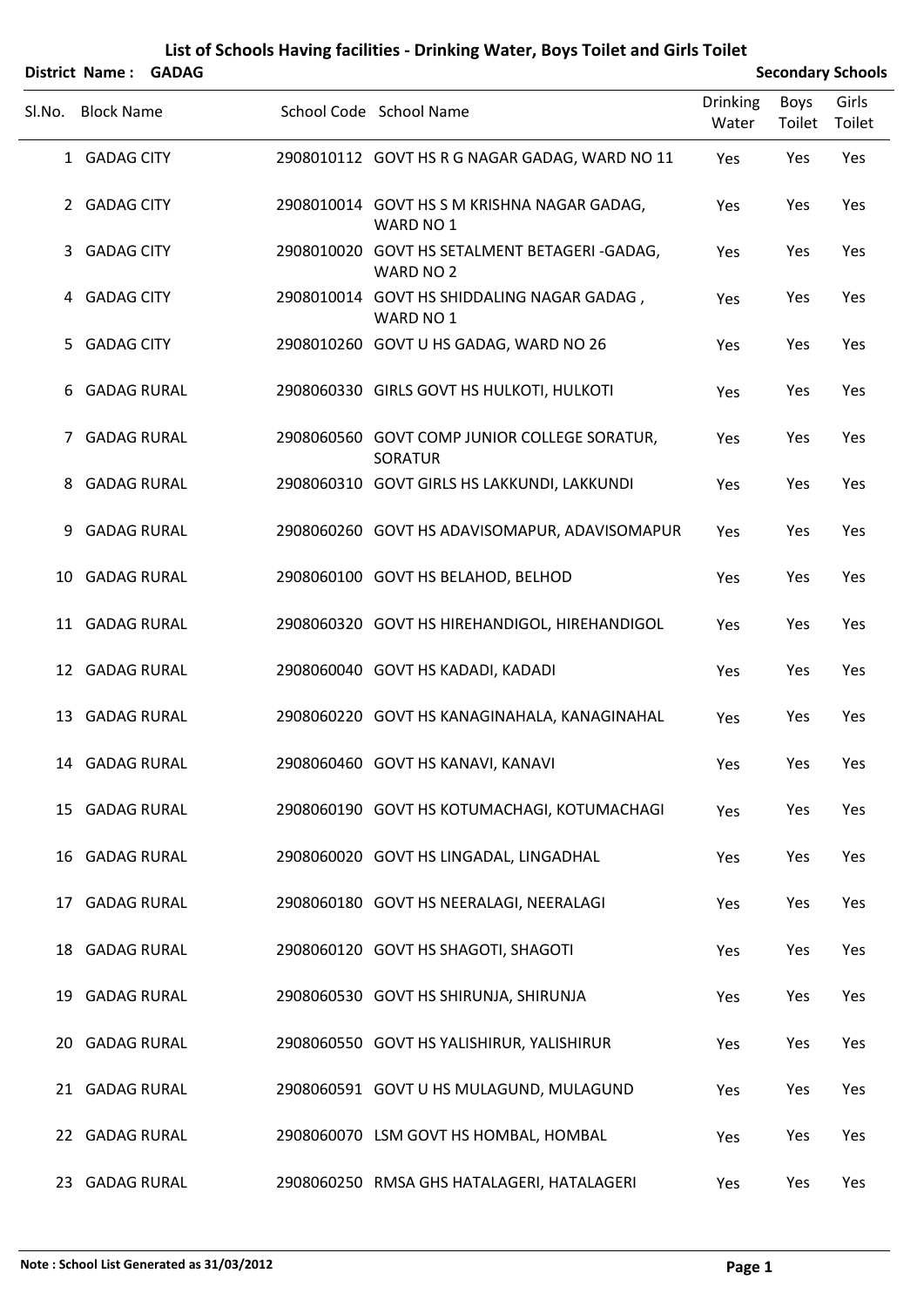| List of Schools Having facilities - Drinking Water, Boys Toilet and Girls Toilet<br><b>Secondary Schools</b><br><b>District Name:</b><br><b>GADAG</b> |                   |  |  |                                                           |                          |                       |                 |  |
|-------------------------------------------------------------------------------------------------------------------------------------------------------|-------------------|--|--|-----------------------------------------------------------|--------------------------|-----------------------|-----------------|--|
| Sl.No.                                                                                                                                                | <b>Block Name</b> |  |  | School Code School Name                                   | <b>Drinking</b><br>Water | <b>Boys</b><br>Toilet | Girls<br>Toilet |  |
|                                                                                                                                                       | 24 GADAG RURAL    |  |  | 2908060591 RMSA GHS MULAGUND, MULAGUND                    | Yes                      | Yes                   | Yes             |  |
|                                                                                                                                                       | 25 GADAG RURAL    |  |  | 2908060410 RMSA GHS NAGAVI, NAGAVI                        | Yes                      | Yes                   | Yes             |  |
|                                                                                                                                                       | 26 GADAG RURAL    |  |  | 2908060230 SKNK GOVT HS HARLAPUR, HARLAPUR                | Yes                      | Yes                   | Yes             |  |
|                                                                                                                                                       | 27 GADAG RURAL    |  |  | 2908060010 SKVP GOVT HS BENTUR, BENTUR                    | Yes                      | Yes                   | Yes             |  |
| 28                                                                                                                                                    | MUNDARAGI         |  |  | 2908020140 GOVT COMP JUN COL DONI, DONI                   | Yes                      | Yes                   | Yes             |  |
| 29                                                                                                                                                    | MUNDARAGI         |  |  | 2908020190 GOVT HS BARADUR, BARADUR                       | Yes                      | Yes                   | Yes             |  |
| 30                                                                                                                                                    | MUNDARAGI         |  |  | 2908020490 GOVT HS BIDARALLI, BIDARAHALLI                 | Yes                      | Yes                   | Yes             |  |
|                                                                                                                                                       | 31 MUNDARAGI      |  |  | 2908020060 GOVT HS HALLIGUDI, HALLIGUDI                   | Yes                      | Yes                   | Yes             |  |
|                                                                                                                                                       | 32 MUNDARAGI      |  |  | 2908020070 GOVT HS HALLIKERI, HALLIKERI                   | Yes                      | Yes                   | Yes             |  |
|                                                                                                                                                       | 33 MUNDARAGI      |  |  | 2908020050 GOVT HS JANTLI SHIRUR, JANTLI                  | Yes                      | Yes                   | Yes             |  |
| 34                                                                                                                                                    | MUNDARAGI         |  |  | 2908020020 GOVT HS KADAMPUR, KADAMPUR                     | Yes                      | Yes                   | Yes             |  |
| 35                                                                                                                                                    | <b>MUNDARAGI</b>  |  |  | 2908020180 GOVT HS MEUNDI, MEUNDI                         | Yes                      | Yes                   | Yes             |  |
|                                                                                                                                                       | 36 MUNDARAGI      |  |  | 2908020400 GOVT HS NAGARAHALLI, NAGARAHALLI               | Yes                      | Yes                   | Yes             |  |
|                                                                                                                                                       | 37 MUNDARAGI      |  |  | 2908020540 GOVT HS SHINGATALUR, SHINGATALUR               | Yes                      | Yes                   | Yes             |  |
|                                                                                                                                                       | 38 MUNDARAGI      |  |  | 2908020552 GOVT UHS MUNDARAGI, MUNDARAGI                  | Yes                      | Yes                   | Yes             |  |
| 39                                                                                                                                                    | MUNDARAGI         |  |  | 2908020220 RMSA GHS CHIKKAVADDATTI,<br>CHIKKAWADDATTI     | Yes                      | Yes                   | Yes             |  |
| 40.                                                                                                                                                   | MUNDARAGI         |  |  | 2908020160 RMSA GHS EKLASPUR, EKLASPUR                    | Yes                      | Yes                   | Yes             |  |
|                                                                                                                                                       | 41 MUNDARAGI      |  |  | 2908020270 RMSA GHS HAROGERI, HAROGERI                    | Yes                      | Yes                   | Yes             |  |
|                                                                                                                                                       | 42 MUNDARAGI      |  |  | 2908020420 RMSA GHS HESARUR, HESARUR                      | Yes                      | Yes                   | Yes             |  |
| 43.                                                                                                                                                   | MUNDARAGI         |  |  | 2908020240 RMSA GHS MURADI, MURADI                        | Yes                      | Yes                   | Yes             |  |
| 44                                                                                                                                                    | NARAGUND          |  |  | 2908030060 DSK COMP COL CHIKKANARAGUND,<br>CHIKKANARAGUND | Yes                      | Yes                   | Yes             |  |
| 45                                                                                                                                                    | NARAGUND          |  |  | 2908030300 GHS SURKOD, SURKOD                             | Yes                      | Yes                   | Yes             |  |
| 46.                                                                                                                                                   | NARAGUND          |  |  | 2908030312 GOVT COMP JUN COL NARAGUND,<br>NARAGUND        | Yes                      | Yes                   | Yes             |  |

## **Note : School List Generated as 31/03/2012 Page 2**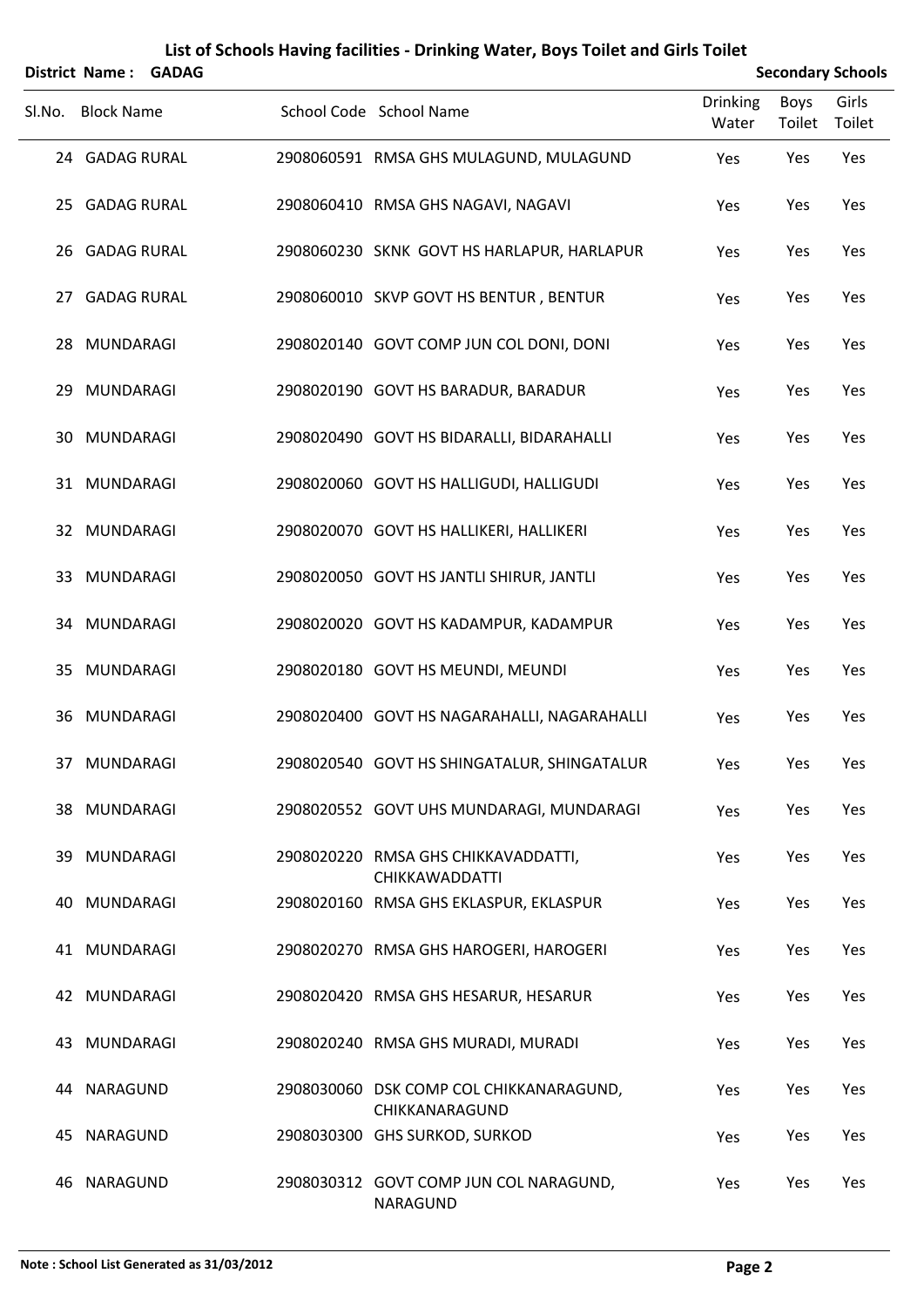| List of Schools Having facilities - Drinking Water, Boys Toilet and Girls Toilet<br><b>Secondary Schools</b><br><b>District Name:</b><br><b>GADAG</b> |                   |  |  |                                                             |                          |                       |                 |  |
|-------------------------------------------------------------------------------------------------------------------------------------------------------|-------------------|--|--|-------------------------------------------------------------|--------------------------|-----------------------|-----------------|--|
|                                                                                                                                                       |                   |  |  |                                                             |                          |                       |                 |  |
| Sl.No.                                                                                                                                                | <b>Block Name</b> |  |  | School Code School Name                                     | <b>Drinking</b><br>Water | <b>Boys</b><br>Toilet | Girls<br>Toilet |  |
|                                                                                                                                                       | 47 NARAGUND       |  |  | 2908030140 GOVT COMP PUC BANAHATTI, BANAHATTI               | Yes                      | Yes                   | Yes             |  |
|                                                                                                                                                       | 48 NARAGUND       |  |  | 2908030312 GOVT G HS NARAGUND, NARAGUND                     | Yes                      | Yes                   | Yes             |  |
| 49                                                                                                                                                    | NARAGUND          |  |  | 2908030270 GOVT HS BHAIRANAHATTI, BHAIRANA HATTI            | Yes                      | Yes                   | Yes             |  |
|                                                                                                                                                       | 50 NARAGUND       |  |  | 2908030290 GOVT HS HADLI, HADALI                            | Yes                      | Yes                   | Yes             |  |
|                                                                                                                                                       | 51 NARAGUND       |  |  | 2908030040 GOVT HS HIREKOPPA, HIREKOPPA                     | Yes                      | Yes                   | Yes             |  |
|                                                                                                                                                       | 52 NARAGUND       |  |  | 2908030090 GOVT HS JAGAPUR, JAGAPUR                         | Yes                      | Yes                   | Yes             |  |
| 53                                                                                                                                                    | NARAGUND          |  |  | 2908030070 GOVT HS KANAKIKOPPA, KANAKIKOPPA                 | Yes                      | Yes                   | Yes             |  |
|                                                                                                                                                       | 54 NARAGUND       |  |  | 2908030150 GOVT HS KURLAGERI, KURLAGERI                     | Yes                      | Yes                   | Yes             |  |
| 55                                                                                                                                                    | NARAGUND          |  |  | 2908030240 GOVT HS RADDER NAGANUR, RADDER<br><b>NAGANUR</b> | Yes                      | Yes                   | Yes             |  |
|                                                                                                                                                       | 56 NARAGUND       |  |  | 2908030312 GOVT UHS NARAGUND, NARAGUND                      | Yes                      | Yes                   | Yes             |  |
| 57                                                                                                                                                    | NARAGUND          |  |  | 2908030050 RMSA GHS ARASHINAGODI, ARISHINAGODI              | Yes                      | Yes                   | Yes             |  |
| 58                                                                                                                                                    | NARAGUND          |  |  | 2908030110 RMSA GHS HUNASHIKATTI, HUNASHIKATTI              | Yes                      | Yes                   | Yes             |  |
| 59                                                                                                                                                    | NARAGUND          |  |  | 2908030220 RMSA GHS KALLAPUR, KALLAPUR                      | Yes                      | Yes                   | Yes             |  |
|                                                                                                                                                       | 60 NARAGUND       |  |  | 2908030180 RMSA GHS VASAN, VASAN                            | Yes                      | Yes                   | Yes             |  |
|                                                                                                                                                       | 61 RON            |  |  | 2908040750 GHS HALAKERI (REMS), HALAKERI                    | Yes                      | Yes                   | Yes             |  |
|                                                                                                                                                       | 62 RON            |  |  | 2908040992 GOVT COMP JUN COL GAJENDRAGAD,<br>GAJENDRAGAD    | Yes                      | Yes                   | Yes             |  |
|                                                                                                                                                       | 63 RON            |  |  | 2908040380 GOVT COMP JUN COL MUSHIGERI,<br><b>MUSHIGERI</b> | Yes                      | Yes                   | Yes             |  |
|                                                                                                                                                       | 64 RON            |  |  | 2908041002 GOVT COMP JUN COL NAREGAL, NAREGAL               | Yes                      | Yes                   | Yes             |  |
|                                                                                                                                                       | 65 RON            |  |  | 2908040220 GOVT COMP JUN COL YAVAGAL, YAVAGAL               | Yes                      | Yes                   | Yes             |  |
|                                                                                                                                                       | 66 RON            |  |  | 2908040030 GOVT GIRLS HS MENASAGI, MENASIGI                 | Yes                      | Yes                   | Yes             |  |
|                                                                                                                                                       | 67 RON            |  |  | 2908040310 GOVT HIGH SCHOOL HIREHAL, HIREHAL                | Yes                      | Yes                   | Yes             |  |
|                                                                                                                                                       | 68 RON            |  |  | 2908040120 GOVT HS BENAHAL, BENAHAL                         | Yes                      | Yes                   | Yes             |  |
|                                                                                                                                                       | 69 RON            |  |  | 2908040900 GOVT HS GOGERI, GOGERI                           | Yes                      | Yes                   | Yes             |  |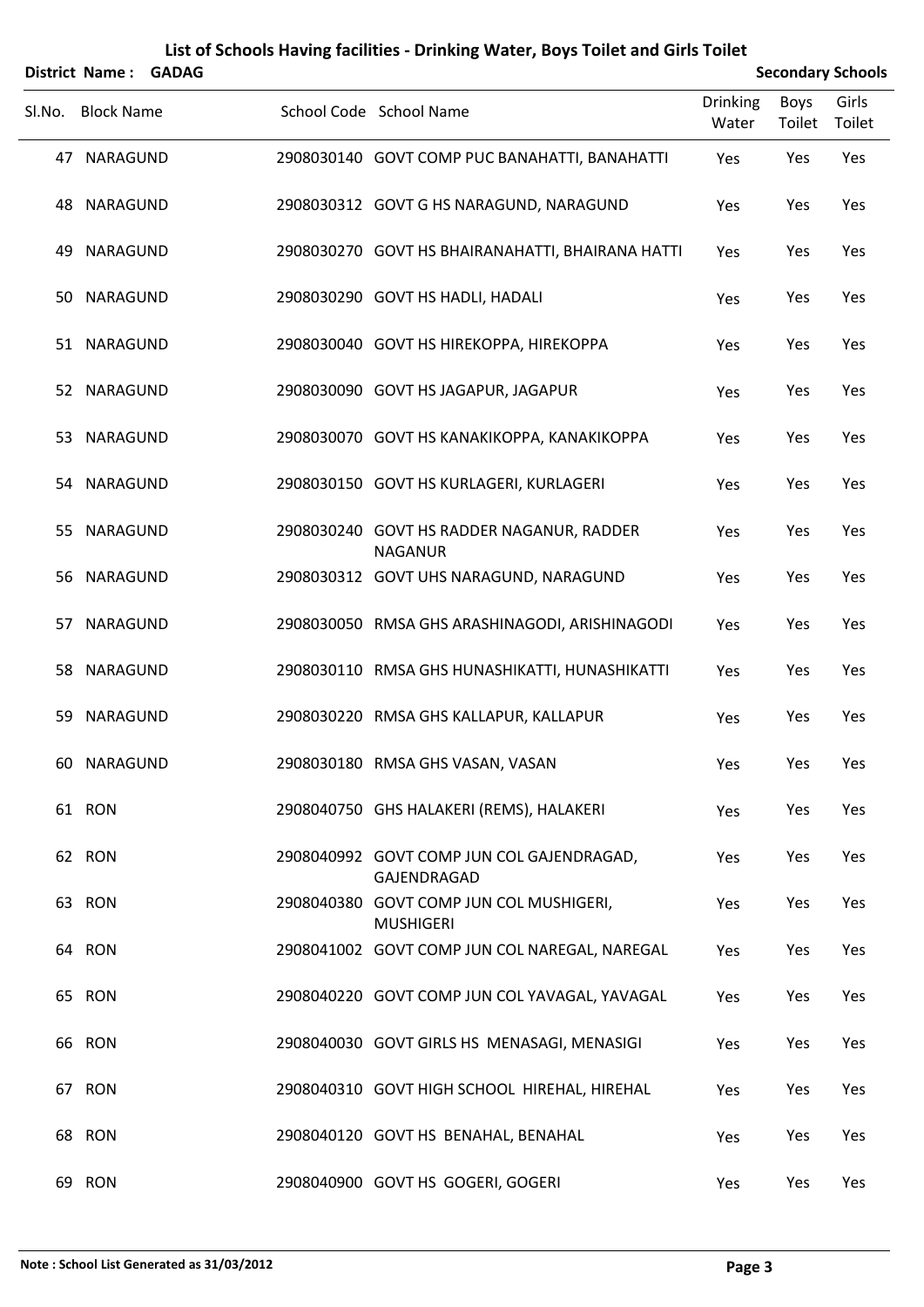|        | District Name: GADAG |  |                                                                | <b>Secondary Schools</b> |                |                 |  |
|--------|----------------------|--|----------------------------------------------------------------|--------------------------|----------------|-----------------|--|
| SI.No. | <b>Block Name</b>    |  | School Code School Name                                        | <b>Drinking</b><br>Water | Boys<br>Toilet | Girls<br>Toilet |  |
|        | <b>70 RON</b>        |  | 2908040250 GOVT HS MALLAPUR, MALLAPUR                          | Yes                      | Yes            | Yes             |  |
|        | 71 RON               |  | 2908040981 GOVT HS RON, RON                                    | Yes                      | Yes            | Yes             |  |
|        | 72 RON               |  | 2908040350 GOVT HS SHANTAGIRI, SHANTAGIRI                      | Yes                      | Yes            | Yes             |  |
|        | 73 RON               |  | 2908040690 GOVT HS ABBIGERI, ABBIGERI                          | Yes                      | Yes            | Yes             |  |
|        | <b>74 RON</b>        |  | 2908040100 GOVT HS B-S BELERI, B-S-BELLERI                     | Yes                      | Yes            | Yes             |  |
|        | 75 RON               |  | 2908040992 GOVT HS GAJENDRAGADA, GAJENDRAGAD                   | Yes                      | Yes            | Yes             |  |
|        | 76 RON               |  | 2908040600 GOVT HS ITAGI, ITAGI                                | Yes                      | Yes            | Yes             |  |
|        | 77 RON               |  | 2908040230 GOVT HS KOUJAGERI, KAUJAGERI                        | Yes                      | Yes            | Yes             |  |
|        | <b>78 RON</b>        |  | 2908040850 GOVT HS KUNTOJI, KUNTOJI                            | Yes                      | Yes            | Yes             |  |
|        | 79 RON               |  | 2908040992 GOVT UHS GAJENDRAGAD, GAJENDRAGAD                   | Yes                      | Yes            | Yes             |  |
|        | 80 RON               |  | 2908040730 RMSA GHS KALAKAPUR, KALAKAPUR                       | Yes                      | Yes            | Yes             |  |
|        | 81 RON               |  | 2908040560 RMSA GHS CHIKKAMANNUR, CHIKKMANNUR                  | Yes                      | Yes            | Yes             |  |
|        | 82 RON               |  | 2908040860 RMSA GHS DINDUR, DINDUR                             | Yes                      | Yes            | Yes             |  |
|        | 83 RON               |  | 2908040640 RMSA GHS HADAGALI S DAMBAL, HADAGALI-<br>S-DAMBAL   | Yes                      | Yes            | Yes             |  |
|        | 84 RON               |  | 2908040040 RMSA GHS HOLEMANNUR, HOLE MANNUR                    | Yes                      | Yes            | Yes             |  |
|        | 85 RON               |  | 2908040720 RMSA GHS MARANABASARI, MARANABASARI                 | Yes                      | Yes            | Yes             |  |
|        | 86 RON               |  | 2908040490 RMSA GHS MUGALI, MUGALI                             | Yes                      | Yes            | Yes             |  |
|        | 87 RON               |  | 2908040360 RMSA GHS NELLUR, NELLUR                             | Yes                      | Yes            | Yes             |  |
|        | 88 RON               |  | 2908040960 RMSA GHS RAMAPUR, RAMAPUR                           | Yes                      | Yes            | Yes             |  |
|        | 89 SHIRHATTI         |  | 2908050722 GOVT A A PATHAN UHS SHIRAHATTI,<br><b>SHIRHATTI</b> | Yes                      | Yes            | Yes             |  |
|        | 90 SHIRHATTI         |  | 2908050400 GOVT COMP JUN COL KADAKOL, KADAKOL                  | Yes                      | Yes            | Yes             |  |
|        | 91 SHIRHATTI         |  | 2908050722 GOVT COMP JUN COL SHIRAHATTI,<br><b>SHIRHATTI</b>   | Yes                      | Yes            | Yes             |  |
|        | 92 SHIRHATTI         |  | 2908050130 GOVT HS BADNI, FUTAGAO BADNI                        | Yes                      | Yes            | Yes             |  |

## **List of Schools Having facilities ‐ Drinking Water, Boys Toilet and Girls Toilet**